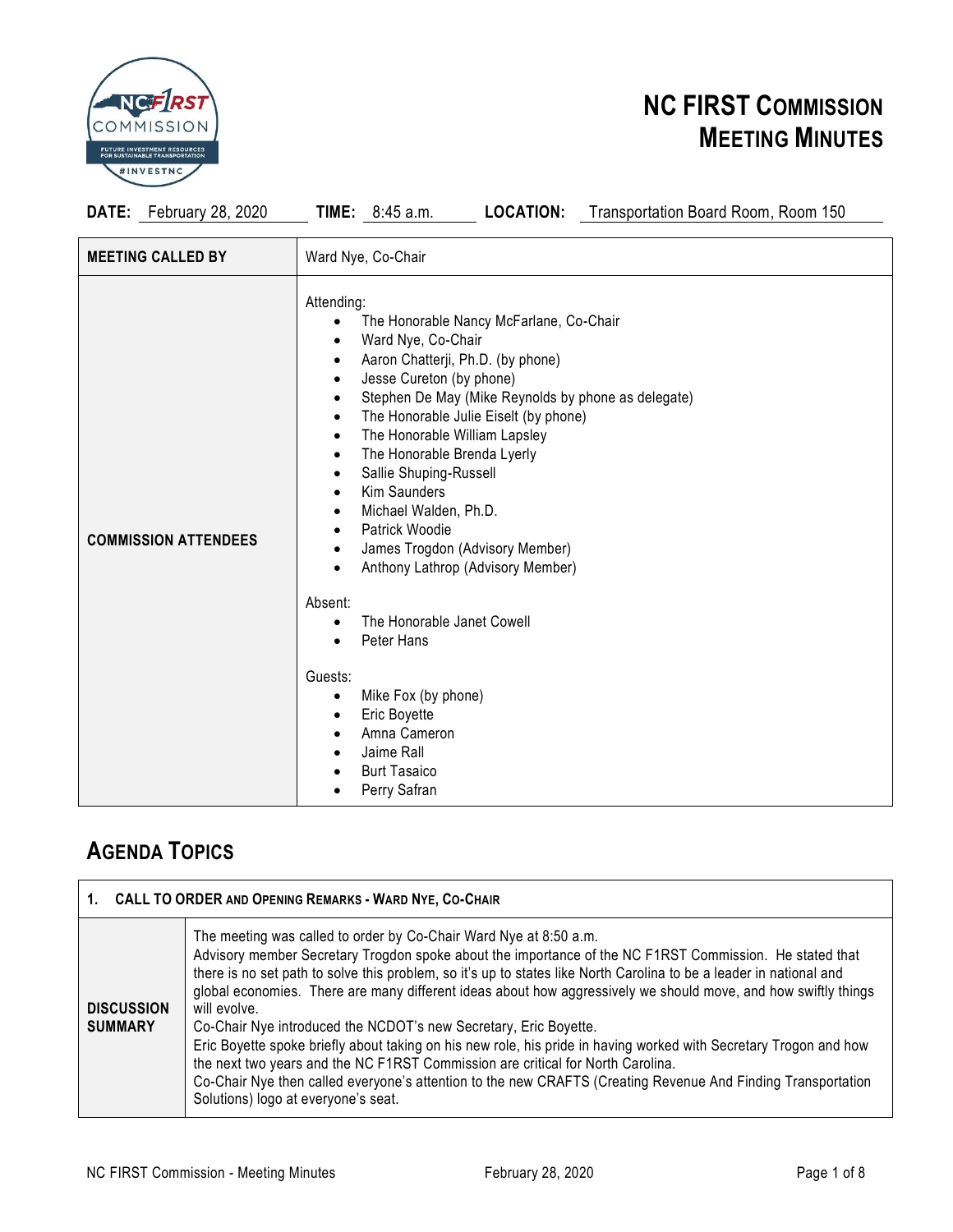

# **2. NC Moves Financial Model - Alpesh Patel, Senior Associate / Office Director, Integrated Planning and Policy, Cambridge Systematics and David Jackson, Principal, Cambridge Systematics**

|                                     | Alpesh Patel presented the NC Moves Financial Model alone, for efficiency. Mr. Patel noted some key things about<br>the NC Moves Financial Model:                                                                                                                                                                                                                                                                                                                                                                                                                                                                                                                                                                                                                                                                                                                                                                                                                                                                                                                                                                                                                                                                                                                                                                                                                                                                                                        |
|-------------------------------------|----------------------------------------------------------------------------------------------------------------------------------------------------------------------------------------------------------------------------------------------------------------------------------------------------------------------------------------------------------------------------------------------------------------------------------------------------------------------------------------------------------------------------------------------------------------------------------------------------------------------------------------------------------------------------------------------------------------------------------------------------------------------------------------------------------------------------------------------------------------------------------------------------------------------------------------------------------------------------------------------------------------------------------------------------------------------------------------------------------------------------------------------------------------------------------------------------------------------------------------------------------------------------------------------------------------------------------------------------------------------------------------------------------------------------------------------------------|
| <b>DISCUSSION</b><br><b>SUMMARY</b> | The 2050 Needs Assessment is driven by alternative futures using trend forecast. It is representative of<br>incremental change & growth.<br>It is based on historical data. 2018 was used as a base year for all the work.<br>The Multimodal Needs Trend has a larger backlog increase in the 2030 Trend, but it levels off in the 2050 Trend.<br>This is due to some influencing assumptions such as:<br>In 2030 - more people and more jobs in North Carolina equaling more freight which equal more travel<br>$\bullet$<br>demand. There may be a 15% increase in vehicle miles travelled (VMT).<br>In 2050 - increasingly more people and more jobs equaling more freight which equal more travel demand,<br>$\bullet$<br>more development, more technology. Note that travel costs are uncertain in 2050.<br>The forces and assumptions behind our analysis show that some technology leaps can move us farther along on<br>some of these futures than we expected.<br>These four futures (Innovative, Globally Connected, Renewed, Unstable) are not isolated. They may develop<br>together.<br>As we move into our Next Steps, we will act on these five themes:<br>A Resilient, High-Quality System<br>$\bullet$<br>A Multimodal, Inclusive and Connected System<br>$\bullet$<br>A Technology Ready and Enabled System<br>$\bullet$<br>A Safe and Secure System for All Users<br>$\bullet$<br>A System that Works for NC's Economy<br>$\bullet$  |
|                                     | Discussion and questions that came from this presentation included:<br>A question on the difference in levels that were presented in the Innovative and Globally Connected Needs<br>$\bullet$<br>Forecasts (slides 8 and 9). Mr. Patel advised that there may be differences in the levels due to more VMT<br>due to deliveries without drivers, plus more freight. There may be assets that deteriorate faster due to<br>higher levels of use.<br>The potential impact of older drivers moving to the mountains or coast, which was demonstrated in the<br>$\bullet$<br>Renewed Needs Forecasts (slide 10)<br>A query on whether the funding and future scenarios can be run with two cost disruptors together, i.e., can<br>$\bullet$<br>the model combine two or more disruptors or two or more of the four futures. Mr. Patel responded that<br>while the model is not set up to combine futures, we can pull apart some of the portions and add them<br>together. Secretary Trogon added that he would like to see the futures blended for North Carolina-specific<br>areas.<br>The statement that sensors will be a huge factor in transportation. Have we built the sensors factor into<br>these forecasts? Mr. Patel advised that these futures do assume there will be a series of sensors,<br>cameras, wireless and smart technology on the roads (see Innovative Needs Forecasts slide 8). However,<br>it is difficult to estimate the costs. |

### **3. Highway Tolling**

- **A. Tolling Models around the World - Bob Poole, Director of Transportation Policy, Reason Foundation**
- **B. Tolling in North Carolina - JJ Eden, Executive Director, NC Turnpike Authority**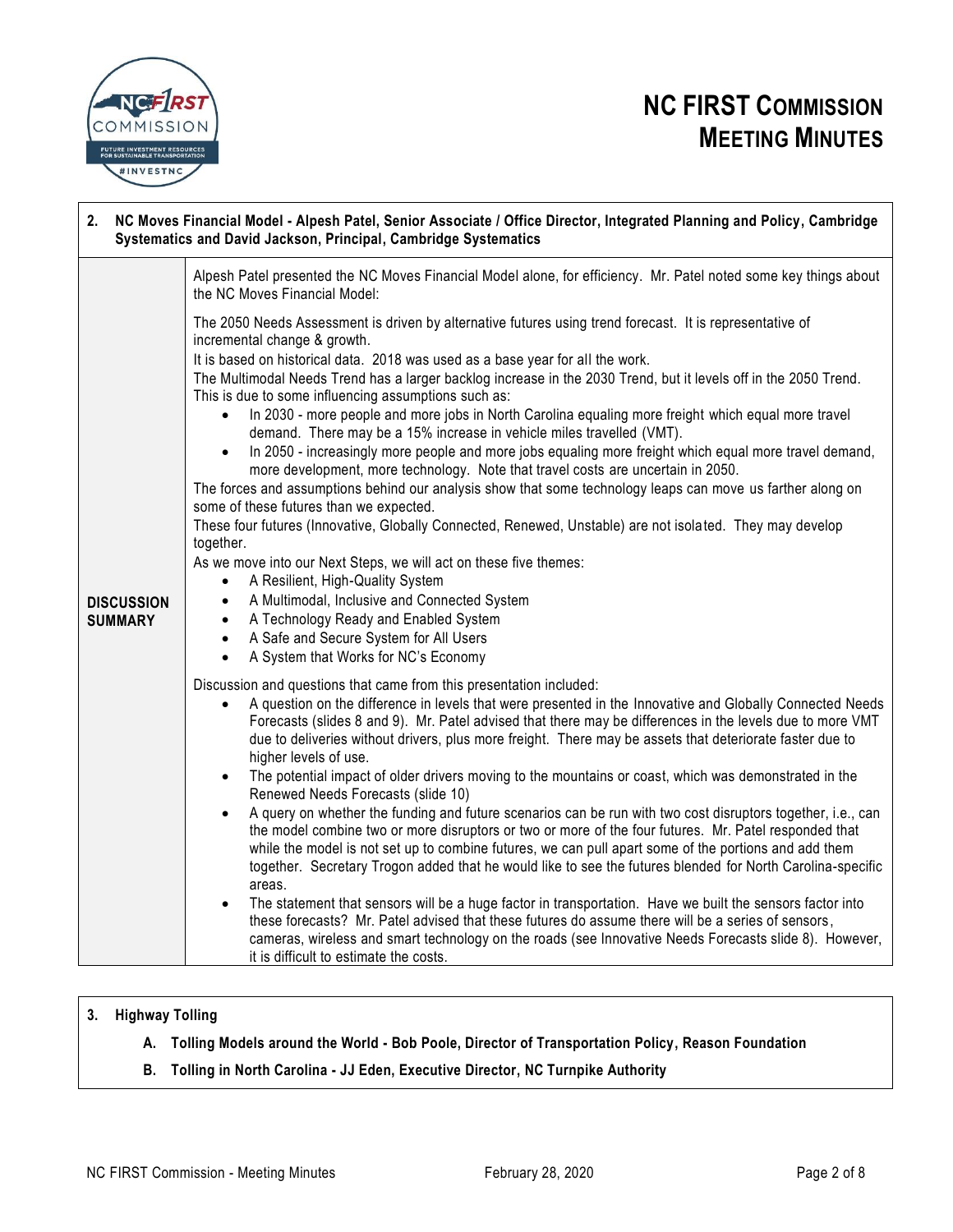

|                              | A. Tolling Models around the World. Bob Poole presented Tolling's Potential in a Changing World. Mr. Poole<br>opened with statistics on tolling in America today and went on to share statistics on tolling models from around the<br>world. Some key points were:                                                                                                                                                                                                                                                                                                                                                                                                                                                                                                                                                                                                                                                                                                                                                                                                                                                                                                                                                                                                                                                                                                                                                                                                                                                            |
|------------------------------|-------------------------------------------------------------------------------------------------------------------------------------------------------------------------------------------------------------------------------------------------------------------------------------------------------------------------------------------------------------------------------------------------------------------------------------------------------------------------------------------------------------------------------------------------------------------------------------------------------------------------------------------------------------------------------------------------------------------------------------------------------------------------------------------------------------------------------------------------------------------------------------------------------------------------------------------------------------------------------------------------------------------------------------------------------------------------------------------------------------------------------------------------------------------------------------------------------------------------------------------------------------------------------------------------------------------------------------------------------------------------------------------------------------------------------------------------------------------------------------------------------------------------------|
|                              | Mr. Poole's vision of the future does not include coins or vehicles in a line. Electronic tolling is faster and<br>$\bullet$<br>is the key to cost-effective tolling. It includes variable rates for specific lanes.<br>Tolling is a long-term, permanent funding source. It should not be promoted as temporary until a bond is<br>$\bullet$<br>paid off.<br>Tolling plays a limited role today but is well-suited to mega-projects.<br>$\bullet$<br>Toll rates can be tailored to the cost of a project (such as a bridge, including construction and<br>$\bullet$<br>maintenance). This is the same as long-term financing the cost of a house through a mortgage.<br>Fuel tax revenues are trending downward and there is a funding crunch ahead.<br>$\bullet$<br>There is a lack of understanding from consumers on what they are paying for with the fuel tax. More<br>$\bullet$<br>Americans think that tolls are the better alternative for paying for highway and bridge projects.<br>The greatest challenge in the U.S. is our aging Interstates. However, the TRB report proposal of a huge<br>$\bullet$<br>federal fuel tax increase is not viable. The solution is multi-faceted (see "The Case for Toll-Financed<br>Interstate Replacement" slides).<br>Customer-friendly tolling could replace fuel taxes for mega-projects, such as rebuilding/modernizing<br>$\bullet$<br>Interstates. If tolls pay for mega-projects, the decreasing fuel tax will be more available for other projects<br>and maintenance. |
|                              | Discussion and questions that came from the presentation included:                                                                                                                                                                                                                                                                                                                                                                                                                                                                                                                                                                                                                                                                                                                                                                                                                                                                                                                                                                                                                                                                                                                                                                                                                                                                                                                                                                                                                                                            |
| <b>DISCUSSION</b><br>SUMMARY | A query on how to charge toll instead of the fuel tax. Mr. Poole advised it is being modeled right now in<br>$\bullet$<br>New York by Best Pass Co. This company offers a toll rebate as their service. It costs a little per<br>transaction, but toll receipts are rebated. It is a sub-routine on their system file which is created<br>automatically. Also, the automatic tolling provides information on the number of miles travelled on toll<br>roads.<br>The idea that different rates would be charge for different types of vehicles, for instance large trucks vs.<br>$\bullet$<br>cars. Secretary Trogdon noted that, this week, Congress proposed charging trucks only, and this caused<br>high controversy.<br>Discussion on Construction and Public / Private Partnerships (P3). North Carolina can use both methods<br>for the long term (40 - 50 years). P3 is more suited for mega-projects of \$500 million and higher. P3 is<br>not the only way to do a mega-project (e.g. \$800 million and higher) as the state can put down a down<br>payment. However, with P3, the risk to the state is reduced. The states that are using P3 the most are<br>CA, TX, FL, VA and IN.                                                                                                                                                                                                                                                                                                                                 |
|                              | B. Tolling in North Carolina. J.J. Eden was represented by David Roy, Director of Finance and Budget, NC<br>Turnpike Authority. Mr. Roy was given five minutes for his presentation, NC Turnpike Authority. Key points<br>included:                                                                                                                                                                                                                                                                                                                                                                                                                                                                                                                                                                                                                                                                                                                                                                                                                                                                                                                                                                                                                                                                                                                                                                                                                                                                                           |
|                              | Projects that Turnpike has completed and is currently working on<br><b>Operational Projects</b><br>$\circ$<br>Monroe Expressway - Charlotte area<br>I-77 Express Lanes Project (P3 with Concessionaire)<br>Other Projects throughout the state<br>In Raleigh area: Triangle Expressway, Phase 1 of Complete 540 (Phase 2 of Complete 540 is<br>on STIP for 2029)<br>In Charlotte area: Monroe Expressway, I-77 Express Lanes, I-485 Express Lanes (U.S. 74                                                                                                                                                                                                                                                                                                                                                                                                                                                                                                                                                                                                                                                                                                                                                                                                                                                                                                                                                                                                                                                                    |
|                              | and I-77 S Express Lanes under development)<br>Bridge project in Outer Banks (in STIP for 2021)<br>Legislative Mandate<br>Powers of the Authority & DOT<br>$\circ$                                                                                                                                                                                                                                                                                                                                                                                                                                                                                                                                                                                                                                                                                                                                                                                                                                                                                                                                                                                                                                                                                                                                                                                                                                                                                                                                                            |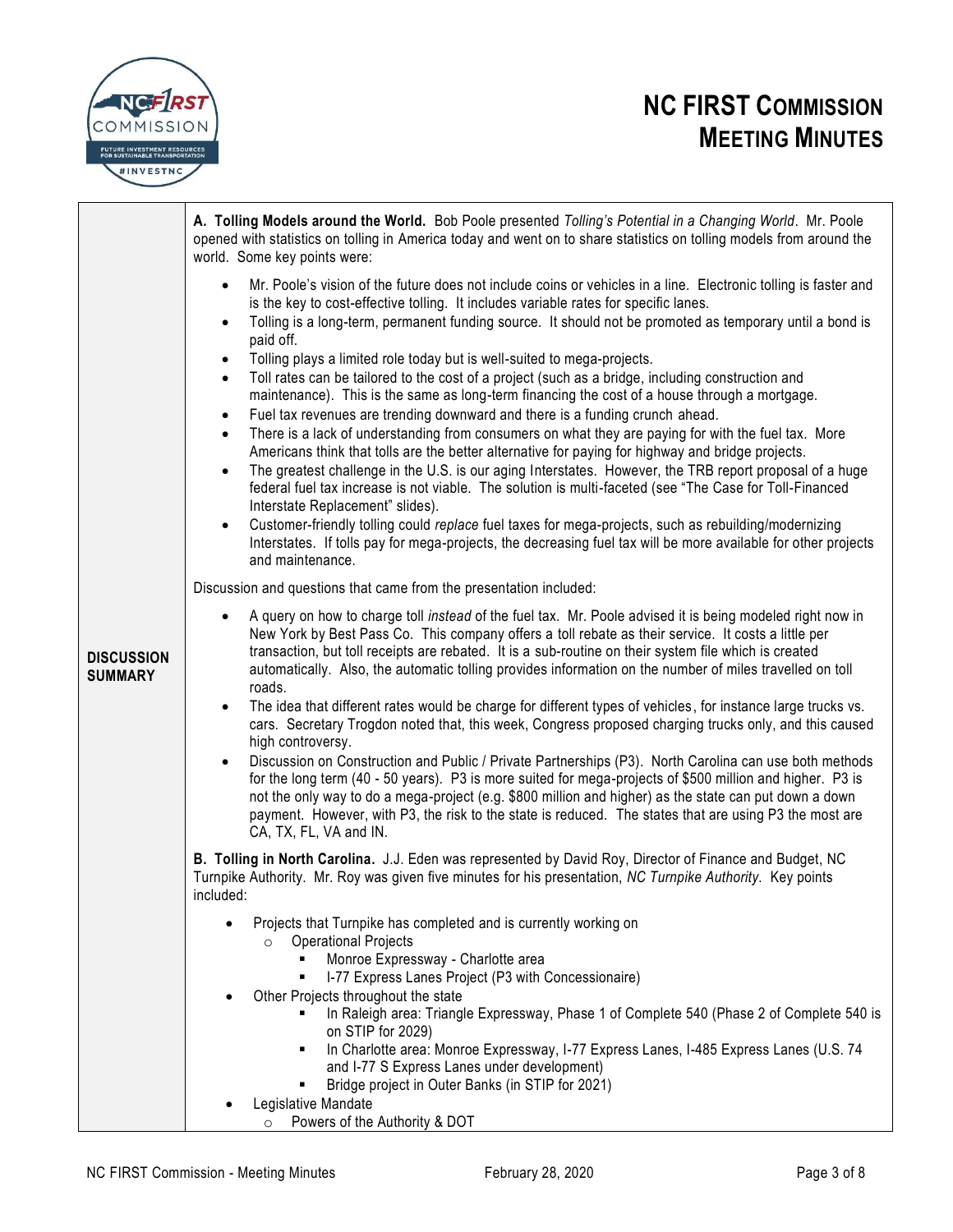

| Enacted to develop / operate 11 toll projects<br>$\blacksquare$<br>o Uses of Revenue: a key for the Authority is that the use of revenues on Turnpike projects require a<br>contiguous toll facility. (Revenues that are being used on a project are required to develop that<br>project.) This means that we will develop a Charlotte and a Raleigh-wide project toll, but it will not<br>state-wide.<br>Mileage-based User Fee Study: The Authority and the DOT are participating with the I-95 Corridor<br>Coalition on a mileage-based user fee study throughout 2020. We are enlisting 200 guinea pigs to<br>participate in this study. Participants receive a device that plugs into OBD2 port in their vehicle to track<br>mileage so we can see what it would be like to receive a mileage-based user fee. They will receive a bill<br>(which they don't have to pay). If you would like to know more or participate, please reach out to him or<br>Mr. Eden or Secretaries Trogdon or Boyette. |
|---------------------------------------------------------------------------------------------------------------------------------------------------------------------------------------------------------------------------------------------------------------------------------------------------------------------------------------------------------------------------------------------------------------------------------------------------------------------------------------------------------------------------------------------------------------------------------------------------------------------------------------------------------------------------------------------------------------------------------------------------------------------------------------------------------------------------------------------------------------------------------------------------------------------------------------------------------------------------------------------------------|
|                                                                                                                                                                                                                                                                                                                                                                                                                                                                                                                                                                                                                                                                                                                                                                                                                                                                                                                                                                                                         |
| Discussion and questions that came from the presentation included:                                                                                                                                                                                                                                                                                                                                                                                                                                                                                                                                                                                                                                                                                                                                                                                                                                                                                                                                      |
| A question on where policy, practice, needs and statutes line up. Example, the I-95 Corridor: if we wanted<br>$\bullet$<br>to toll the portion in North Carolina, can we do it? Mr. Roy advised that it is doable. A mileage-based user<br>fee or toll can be used; the <i>technology</i> is there. However, the <i>methodology</i> is a challenge.<br>Burt Tasaico noted that many truckers who do interstate commerce fuel up in Virginia, travel through North<br>$\bullet$<br>Carolina then refuel in South Carolina. There is currently a program that electronically calculates road<br>miles travelled on interstates, so we can know how many miles they travelled in NC.                                                                                                                                                                                                                                                                                                                       |

### **4. Energy Taxes**

**A. Carbon Tax - Billy Pizer, Ph.D., Professor, Sanford School of Public Policy and Fellow, Nicholas Institute for Environmental Policy Solutions, Duke University** 

### **B. Electricity/Electric Vehicle Taxes - Amna Cameron, Commission Staff**

| <b>DISCUSSION</b><br><b>SUMMARY</b> | A. Carbon Tax<br>Billy Pizer provided four hard-copy handouts of his presentation, each one page. The handouts were:<br>1. Table 1-1: North Carolina GHG Emissions Inventory by Source Sector (MMT CO2e)<br>In order to choose what sort of tax we want, we should think about what our revenue needs are, and<br>what the environmental mode demands.<br>2. Who would have the obligation to pay a carbon tax? (based on CA and BC design)<br>Some countries around the world charge a carbon tax, and some have a tradeable permit system.<br>3. NC Carbon Tax Revenue 2025-2030, Annual Estimate (rough)<br>Note that this does not show how these sectors may respond by reducing their emissions<br>4. Effects on prices (rough calculation)                                 |
|-------------------------------------|-----------------------------------------------------------------------------------------------------------------------------------------------------------------------------------------------------------------------------------------------------------------------------------------------------------------------------------------------------------------------------------------------------------------------------------------------------------------------------------------------------------------------------------------------------------------------------------------------------------------------------------------------------------------------------------------------------------------------------------------------------------------------------------|
|                                     | Discussion and questions that came from the presentation included:<br>Two arguments for a carbon tax: cost effectiveness (create a common price that everyone can see), and<br>tax efficiency (tax things that are bad and need to be discouraged such as pollution).<br>A question on taxing at the user level, not the producer level: who would have the obligation to pay? Mr.<br>$\bullet$<br>Pizer referenced handout #2 (see above) and noted that the Industrial facilities and Fuel distributors would<br>pay, then pass the cost on to the end users. The Electric generators are a bit more complicated because<br>we would be taxing emissions in North Carolina whereas the electricity consumed in NC may be<br>purchased from sources inside or outside the state. |
|                                     | Discussion on a refundable tax: taxes, tradeable permit systems and, for those who generate revenue,<br>$\bullet$<br>perhaps give it back to households. This is not done more often for two reasons: 1. Environmentalists                                                                                                                                                                                                                                                                                                                                                                                                                                                                                                                                                        |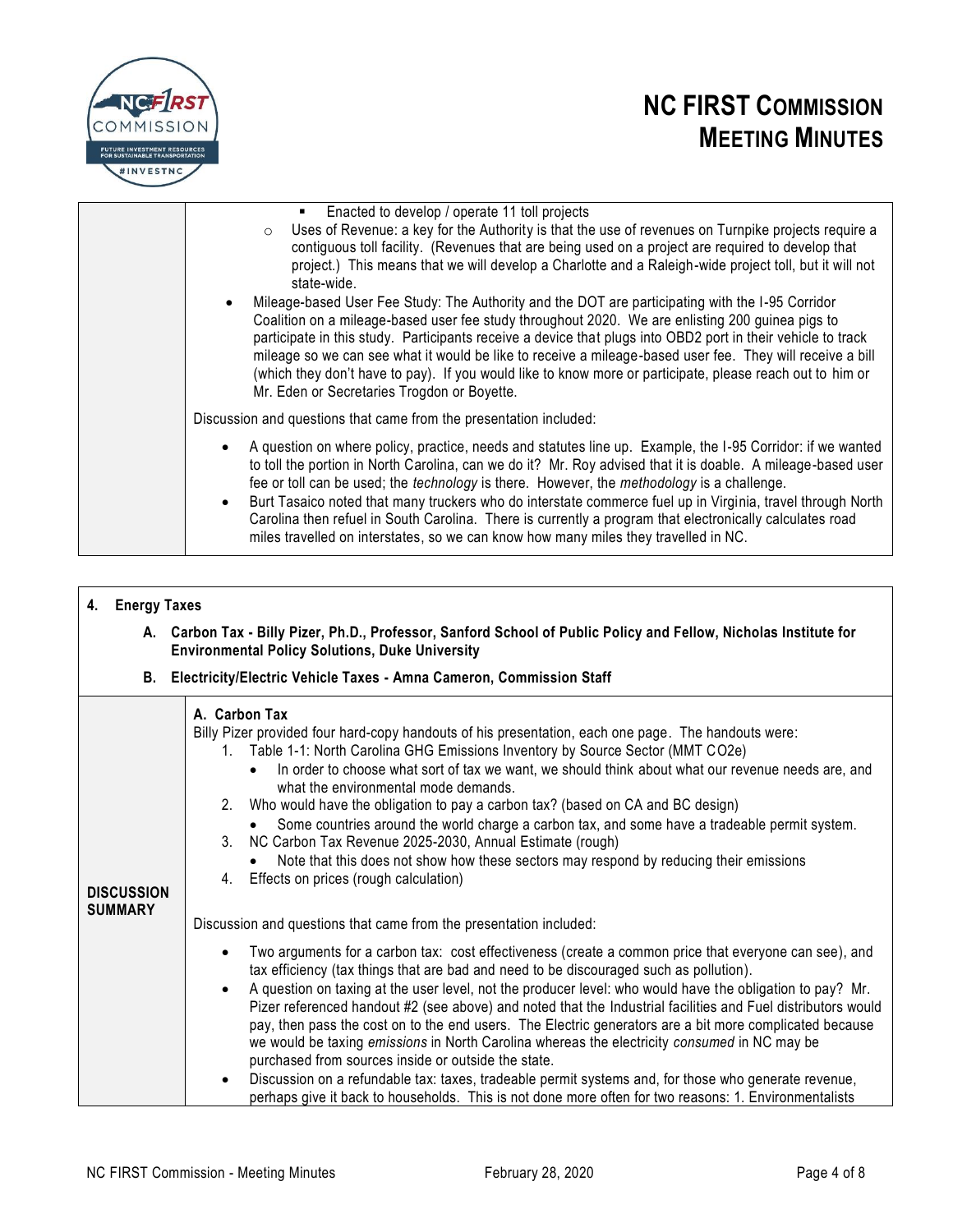

| have been lukewarm to the idea of taxing carbons, and 2. You are not only paying for emission reduction,<br>you are paying a tax, and you are unable to give it back to the losers.                                                                                                                                                                                                              |
|--------------------------------------------------------------------------------------------------------------------------------------------------------------------------------------------------------------------------------------------------------------------------------------------------------------------------------------------------------------------------------------------------|
| <b>B. Electricity/Electric Vehicle Taxes</b><br>Amna Cameron presented on Energy-Based Taxes. Key points included some revenue-based options:<br>Electricity tax revenue options<br>Electric/Hybrid vehicle statistics and comparisons on fees and taxes in the 50 states<br>٠<br>Tax on Charging Stations (Note that lowa has enacted this tax which will go into effect in 2023.)<br>$\bullet$ |

### **5. Real and Personal Property Taxes**

**A. County Assessments - Michael Connolly, Assistant Director of Local Government Division, North Carolina Department of Revenue**

|  |  | B. Potential State Applications - Amna Cameron, Commission Staff |
|--|--|------------------------------------------------------------------|
|  |  |                                                                  |

|                                     | A. County Assessments. Michael Connolly spoke on how property taxes are applied at the local level. Some key<br>points, discussion and questions included:<br>In NC, all property tax is appraised, assessed and collected at the county level. The one exception is<br>Public Service companies, which are appraised by the Department of Revenue, but the values are sent to<br>the counties who collect the tax.<br>Real property is revalued on a regular cycle; up to an eight year cycle. Motor vehicles and personal<br>$\bullet$<br>property are reappraised annually, and the vehicles are taxed at various rates, by county. (see Property<br>Tax Rates slide)<br>Property taxes are the main revenue sources for local governments.<br>$\bullet$<br>A correction on the Motor Vehicles in NC slide, which should show \$92 billion, not million.<br>$\bullet$<br>Definition of IRP: International Registration Plate. An example of an IRP vehicle would be a commercial<br>$\bullet$<br>tractor-trailer.                                                                                                                                                                                                                                                                                                                                                                                                                                                                                                                                                                          |
|-------------------------------------|-----------------------------------------------------------------------------------------------------------------------------------------------------------------------------------------------------------------------------------------------------------------------------------------------------------------------------------------------------------------------------------------------------------------------------------------------------------------------------------------------------------------------------------------------------------------------------------------------------------------------------------------------------------------------------------------------------------------------------------------------------------------------------------------------------------------------------------------------------------------------------------------------------------------------------------------------------------------------------------------------------------------------------------------------------------------------------------------------------------------------------------------------------------------------------------------------------------------------------------------------------------------------------------------------------------------------------------------------------------------------------------------------------------------------------------------------------------------------------------------------------------------------------------------------------------------------------------------------|
| <b>DISCUSSION</b><br><b>SUMMARY</b> | B. Potential State Applications. Amna Cameron's presentation was a companion piece to Michael Connolly's,<br>focusing on the national side and the revenue applications. Some key points, discussion and questions included:<br>A note that property tax is the MOST unpopular tax in the U.S.A.<br>$\bullet$<br>North Carolina does not currently have a state property tax; this presentation is looking at the potential<br>$\bullet$<br>revenues of applying a state property tax on real property as well as vehicles.<br>NC does not have county roads: we have municipal roads and state roads.<br>$\bullet$<br>Revenue Potentials from real property taxes and taxes on vehicles:<br>$\bullet$<br>NC has \$1.1 trillion in assessed real property valuation. If a \$0.05/\$100 valuation tax is applied,<br>$\circ$<br>that gives us a net revenue potential of \$560 million (after the counties collect their taxes).<br>NCDOT currently collects a highway use tax when you buy and title your vehicle, and through an<br>$\circ$<br>annual registration fee. Local governments currently collect tax on the value of the vehicle, plus<br>some have an annual flat municipal vehicle tax of which the majority goes to transportation.<br>The \$0.05/\$100 valuation tax was a random number, selected because it was an easy number to modify.<br>$\bullet$<br>A comment that there is precedent for a NC state property tax.<br>$\bullet$<br>A statement that it can be argued that if there is a transportation tax, the tax should go towards<br>$\bullet$<br>transportation. |

### **6. Value Capture Options - Sasha Page, Principal at IMG Rebel**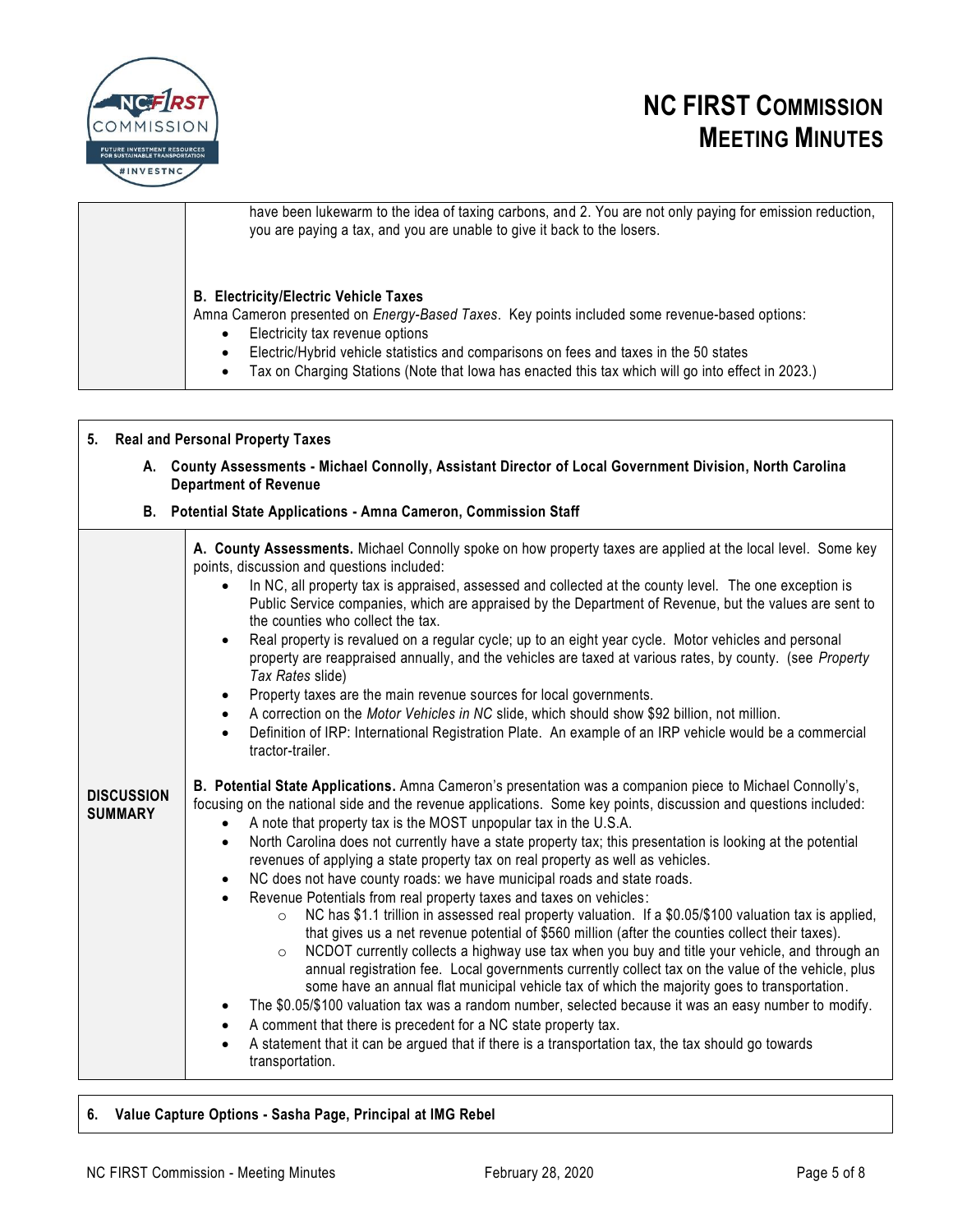



|                                     | Sasha Page presented Value Capture and Funding Transportation. Discussion and questions that came from the<br>presentation included:                                                                                                                                                                                                                                                                                                                                                                                                                                                                                                                                                                                                                                                                                                                                                                                                                                                                                                                                                                                                                                                                                                                                                                                                                                                                                                                                                                                                                                                                                                                                                                                                                                                                                                                                                                                                                                                                                                                                                                                                                                                                                                                                                                                                                                                                                                                                                                                                                                                                                                                                                                                                                                                                                                                                                                                                                                                                                                                                                                                                                                                                                                                                                                                                                                                                                                                                                                                                                              |
|-------------------------------------|-------------------------------------------------------------------------------------------------------------------------------------------------------------------------------------------------------------------------------------------------------------------------------------------------------------------------------------------------------------------------------------------------------------------------------------------------------------------------------------------------------------------------------------------------------------------------------------------------------------------------------------------------------------------------------------------------------------------------------------------------------------------------------------------------------------------------------------------------------------------------------------------------------------------------------------------------------------------------------------------------------------------------------------------------------------------------------------------------------------------------------------------------------------------------------------------------------------------------------------------------------------------------------------------------------------------------------------------------------------------------------------------------------------------------------------------------------------------------------------------------------------------------------------------------------------------------------------------------------------------------------------------------------------------------------------------------------------------------------------------------------------------------------------------------------------------------------------------------------------------------------------------------------------------------------------------------------------------------------------------------------------------------------------------------------------------------------------------------------------------------------------------------------------------------------------------------------------------------------------------------------------------------------------------------------------------------------------------------------------------------------------------------------------------------------------------------------------------------------------------------------------------------------------------------------------------------------------------------------------------------------------------------------------------------------------------------------------------------------------------------------------------------------------------------------------------------------------------------------------------------------------------------------------------------------------------------------------------------------------------------------------------------------------------------------------------------------------------------------------------------------------------------------------------------------------------------------------------------------------------------------------------------------------------------------------------------------------------------------------------------------------------------------------------------------------------------------------------------------------------------------------------------------------------------------------------|
| <b>DISCUSSION</b><br><b>SUMMARY</b> | The fact that traditional funding sources, revenues and interest for the past decades do not meet needs of<br>$\bullet$<br>surface transportation. There is a need for additional funding sources, and there are many new needs.<br>A definition of value capture: the recovery of a portion of increased property value created as a result of<br>$\bullet$<br>public infrastructure; this can generate significant revenues for highway and transit capital and operating<br>funding.<br>Value capture techniques are a complement to and not a substitute for traditional funding sources.<br>$\bullet$<br>Examples of how other states paid for their projects. Six major categories of value capture techniques:<br>Developer contributions (Osceola County, FL)<br>$\circ$<br>Transportation Utility Fees (Tualatin County, OR)<br>$\circ$<br>Special Taxes and Fees (Seattle South Lake Union Streetcar, WA)<br>$\circ$<br>Tax Increment Financing (Hays County Transportation Reinvestment Zone, TX)<br>$\circ$<br>Joint Development (Capitol Crossing Development, D. C.)<br>$\circ$<br>Advertising & Naming Rights (Branded Safety Patrol Vehicle, OH)<br>$\circ$<br>Bigger case studies:<br>Impact Fees, Vehicle Registration Fees, Joint Development (E-470 Highway)<br>$\circ$<br>Special Assessment Funding (VA 28 and Dulles Metrorail)<br>$\circ$<br>Tax Increment Finance (Atlanta Beltline)<br>$\circ$<br>It is critical to include and involve stakeholders and foster public involvement.<br>$\bullet$<br>A question on whether there was any analysis on [collection of highway expansion fees on] the 1.5 miles<br>of the E-470 Highway or was it arbitrary when that legislation was created; 1.5 miles seems a little broad<br>since .5 mile is the standard. Mr. Page was unsure of the exact history of that; they were limited by the<br>communities along that route, so it was probably related to those communities. With scooters or Uber, the<br>longer distances can be not that much.<br>A request that Mr. Page would speak on where we are in NC in value capture, and where we're headed.<br>$\bullet$<br>Mr. Page advised that we used value capture on various transportation projects such as the Durham-<br>Orange light rail project. We have not used it on any other project; the legislative authority expired a few<br>years and would have to be re-authorized. There are major new projects and locations that need to be<br>that could benefit from this. Virginia call this the "Air Rights Joint Development," which is building or<br>reconnect neighborhoods and communities over an existing transportation facility, with builders and<br>developers jointly to help fund it.<br>"Air Rights" retrofitting is being done in many places. It is more expensive; it tends to add 20% more to<br>$\bullet$<br>the cost, so it should be done in an urban area.<br>Most of what we're talking about is on the revenue side and is statewide; it is project-specific. You can<br>$\bullet$<br>have recommendations for new legislation for value capture when you get to the recommendation phase.<br>It is often done for a certain project, or a certain number of projects or for projects within a particular<br>scope, to be approved later. Much can be done with limited-scope legislation.<br>Impact fees are slowly getting legislative approval.<br>$\bullet$<br>Cooperation among local governments (who will be giving up potential revenue) and developers and<br>private landowners is essential. |

### **7. Weight-Based Taxes - Jaime Rall, Commission Staff**

#### **DISCUSSION SUMMARY**

Jaime Rall presented *Paying for Vibrant Transportation Systems*. Ms. Rall addressed the notion that heavier weight vehicles take their toll on our roads and therefore should require higher taxes. Key points, discussion and questions that came from the presentation included: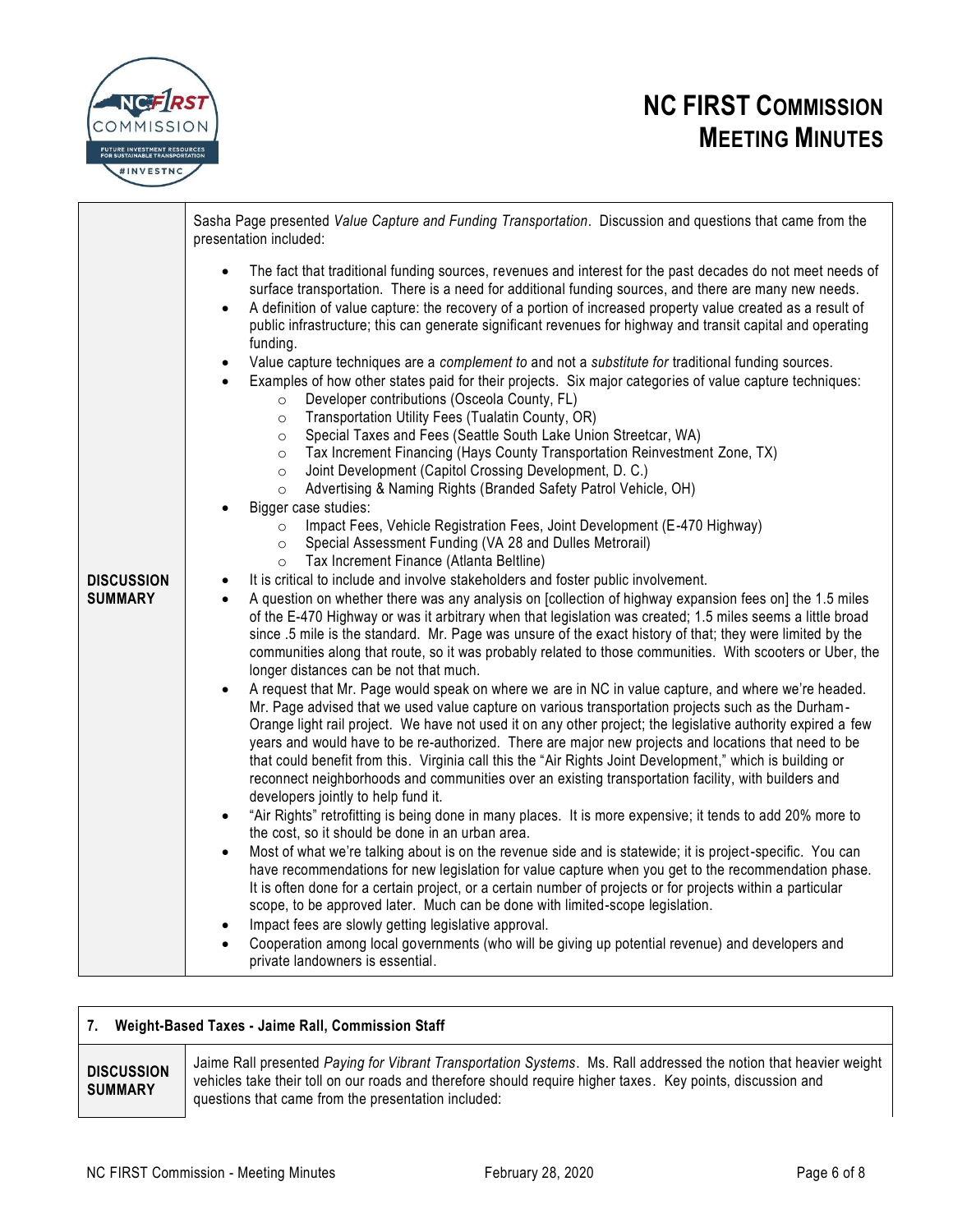

| $\bullet$<br>$\bullet$ | Justifications from results of the NC F1RST Commission survey from July 2019: 18% of respondents<br>suggested a Vehicle Weight Fee should be considered.<br>State examples: existing weight-based state revenue sources take vehicle weight into account (heavy |
|------------------------|-----------------------------------------------------------------------------------------------------------------------------------------------------------------------------------------------------------------------------------------------------------------|
|                        | trucks vs. passenger vehicles). Federal revenues also include a weight-based tax on heavy trucks.                                                                                                                                                               |
| $\bullet$              | Details to consider:                                                                                                                                                                                                                                            |
|                        | Tax base (which vehicles would be subject to the tax or fee)                                                                                                                                                                                                    |
|                        | Design & rate structure                                                                                                                                                                                                                                         |
|                        | Assessment and payment methods                                                                                                                                                                                                                                  |
| $\bullet$              | A question on the difference between the damage from vehicle weight on a road vs. a bridge was unable<br>to be answered because all the information that Ms. Rall had was based on pavement. However, Burt                                                      |
|                        | Tasaico and Amna Cameron will find an answer and report back. (Note, this question was answered by<br>Secretary Trogdon during the closing remarks from Co-Chair Nye.)                                                                                          |

### **8. Occupancy Tax - Amna Cameron, Commission Staff**

|                                     | Amna Cameron presented Occupancy Taxes. Key points, discussion and questions that came from the<br>presentation included:                                                                                                                                                                   |
|-------------------------------------|---------------------------------------------------------------------------------------------------------------------------------------------------------------------------------------------------------------------------------------------------------------------------------------------|
| <b>DISCUSSION</b><br><b>SUMMARY</b> | Discussion on a State Occupancy Tax, which is levied on temporary lodging.<br>$\bullet$<br>North Carolina charges Sales Tax only. If we charged Occupancy Tax, the revenue potential would be<br>$\bullet$<br>\$43.6 million on a 1% county tax and \$12.2 million from a 1% municipal tax. |
|                                     | An unrelated request from Ms. Cameron was that the Commissioners would please look through the<br>$\bullet$<br>handouts at their seats on NC CRAFTS. This is the homework: to advise what additional items you want<br>on this list, what taxes should we look at, what revenue sources.    |

| <b>Commission Discussion - Ward Nye, Co-Chair</b><br>9. |                                                                                                                                                                                                                                                                                                                                                                                                                                                                                                                                                                                                                                                                                                                                                                                                                                                                                                                                                                                                                                                                                                                                                                                                                                                                                                                                                                                                                                                                                                                                                                                                                                              |
|---------------------------------------------------------|----------------------------------------------------------------------------------------------------------------------------------------------------------------------------------------------------------------------------------------------------------------------------------------------------------------------------------------------------------------------------------------------------------------------------------------------------------------------------------------------------------------------------------------------------------------------------------------------------------------------------------------------------------------------------------------------------------------------------------------------------------------------------------------------------------------------------------------------------------------------------------------------------------------------------------------------------------------------------------------------------------------------------------------------------------------------------------------------------------------------------------------------------------------------------------------------------------------------------------------------------------------------------------------------------------------------------------------------------------------------------------------------------------------------------------------------------------------------------------------------------------------------------------------------------------------------------------------------------------------------------------------------|
|                                                         | Co-Chair Ward Nye closed the discussion by reiterating that there has been a lot of data presented and we need to<br>begin to pull this information together to give it serious consideration. Some discussion and questions included:                                                                                                                                                                                                                                                                                                                                                                                                                                                                                                                                                                                                                                                                                                                                                                                                                                                                                                                                                                                                                                                                                                                                                                                                                                                                                                                                                                                                       |
| <b>DISCUSSION</b><br><b>SUMMARY</b>                     | Secretary Trogdon was able to address the earlier question about damage from vehicle weight on a road<br>vs. a bridge. He advised that we typically design the thickness of our roads for trucks and weight, and the<br>width of our roads for cars and volume. Bridges are slightly different: they are not designed to be<br>overloaded and they fail rapidly after they are overloaded once; they are also expensive to repair. Roads<br>can handle occasional overweight vehicles much better and can actually "heal" after some damage. We<br>have a very restrictive bridge formula especially on the Interstates, and a significantly restrictive bridge<br>formula on the U.S. primaries because we can't afford those to ever get overloaded. The takeaway is that<br>thicknesses are determined by weight and width is determined by volume; cars add a lot on volume and<br>negligible amounts on weight.<br>There was a question about the possibility of seeing all the taxes that each state is assessing, in an<br>$\bullet$<br>overlay. There are so many different taxes that we have discussed today; are there any states that are<br>doing all of these? How many tools are they using across the country? Amna Cameron agreed that this<br>was a good idea. Co-Chair Nye agreed, since there are some states that are using none of these tools;<br>California for instance, is a high-tax state and is not using either method.<br>Various of the phone attendees mentioned how helpful the information from today has been, and how they<br>$\bullet$<br>appreciated how the presenters made it easy to follow along. |